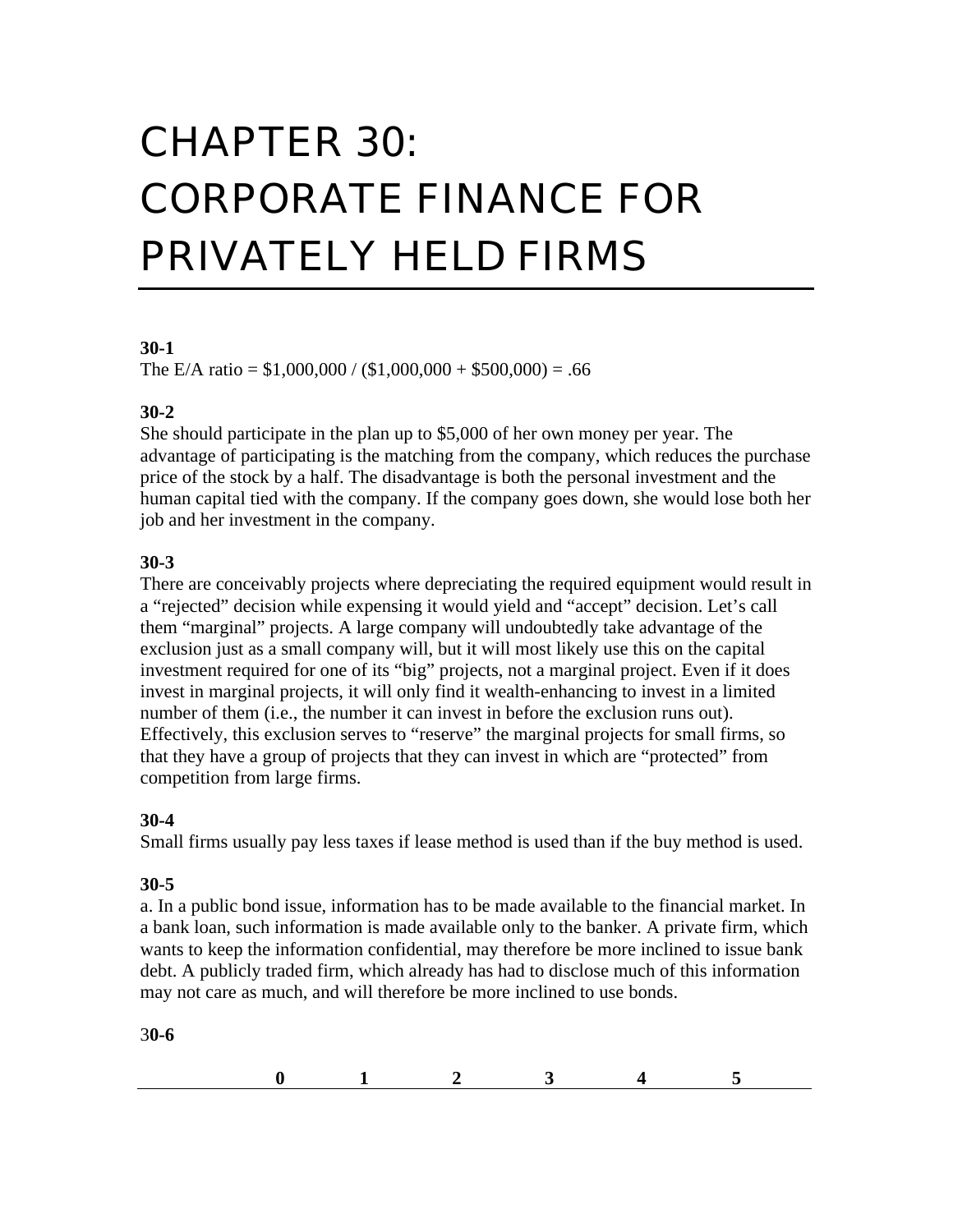| Initial    | $-100,000$ |
|------------|------------|
| Investment |            |

| <b>Operating Cash Flows:</b> |            |           |          |          |          |           |
|------------------------------|------------|-----------|----------|----------|----------|-----------|
| Revenues                     |            | 200,000   | 200,000  | 200,000  | 200,000  | 200,000   |
| - Labor Costs                |            | 90,000    | 90,000   | 90,000   | 90,000   | 90,000    |
| - Rent                       |            | 15,000    | 15,000   | 15,000   | 15,000   | 15,000    |
| - Operating Expenses         |            | 20,000    | 20,000   | 20,000   | 20,000   | 20,000    |
| - Depreciation               |            | 15,000    | 15,000   | 15,000   | 15,000   | 15,000    |
| Taxable Income               |            | 60,000    | 60,000   | 60,000   | 60,000   | 60,000    |
| $-Tax$                       |            | 24,000    | 24,000   | 24,000   | 24,000   | 24,000    |
| Net Income                   |            | 36,000    | 36,000   | 36,000   | 36,000   | 36,000    |
| + Depreciation               |            | 15,000    | 15,000   | 15,000   | 15,000   | 15,000    |
| <b>ATCF</b>                  |            | 51,000    | 51,000   | 51,000   | 51,000   | 51,000    |
| Salvage Value                |            |           |          |          |          | 25,000    |
| <b>Total CF</b>              | $-100,000$ | 51,000    | 51000    | 51000    | 51000    | 76,000    |
| PV of CF                     | $-100,000$ | 41,996.91 | 34583.15 | 28478.15 | 23450.87 | 28,777.26 |

Total Beta =  $1.05/0.4 = 2.625$ Cost of Equity =  $7\%$  = 2.625 (5.5%) = 21.44%

a. Cash Flows : See above

b. Discount Rate  $= 21.44\%$ 

c.  $NPV = $57,286$ ! Yes, Accept the project. **30-7**

a. The publicly traded firm will assign a higher value to the project if it treats a substantial portion of the risk in the project as diversifiable (to its investors) and thus ignores it in analysis. Note that the private firm may have to factor these risks into the analysis because its owner may not be diversified. (This will show up as a difference in discount rates.)

b. The private firm will assign a higher value to the project if the bulk of the risk on the project is market risk (and affect both the private and public firms) and the private firm is more efficient, leading to lower costs and higher operating profits.

## **30-8**

Conglom can succeed if the value of the businesses it acquires is greater to Conglom than to the private owners of these businesses. While some of this gain can come from economies of scale or other synergy, much of it will just come from the fact that Conglom has the benefits of diversification, reducing its exposure to risk that may still affect individual private businesses. For this strategy to succeed, Conglom has to get a reasonable share of this increase in value. It also has to make sure that it does not allow inefficiencies to overwhelm these gains.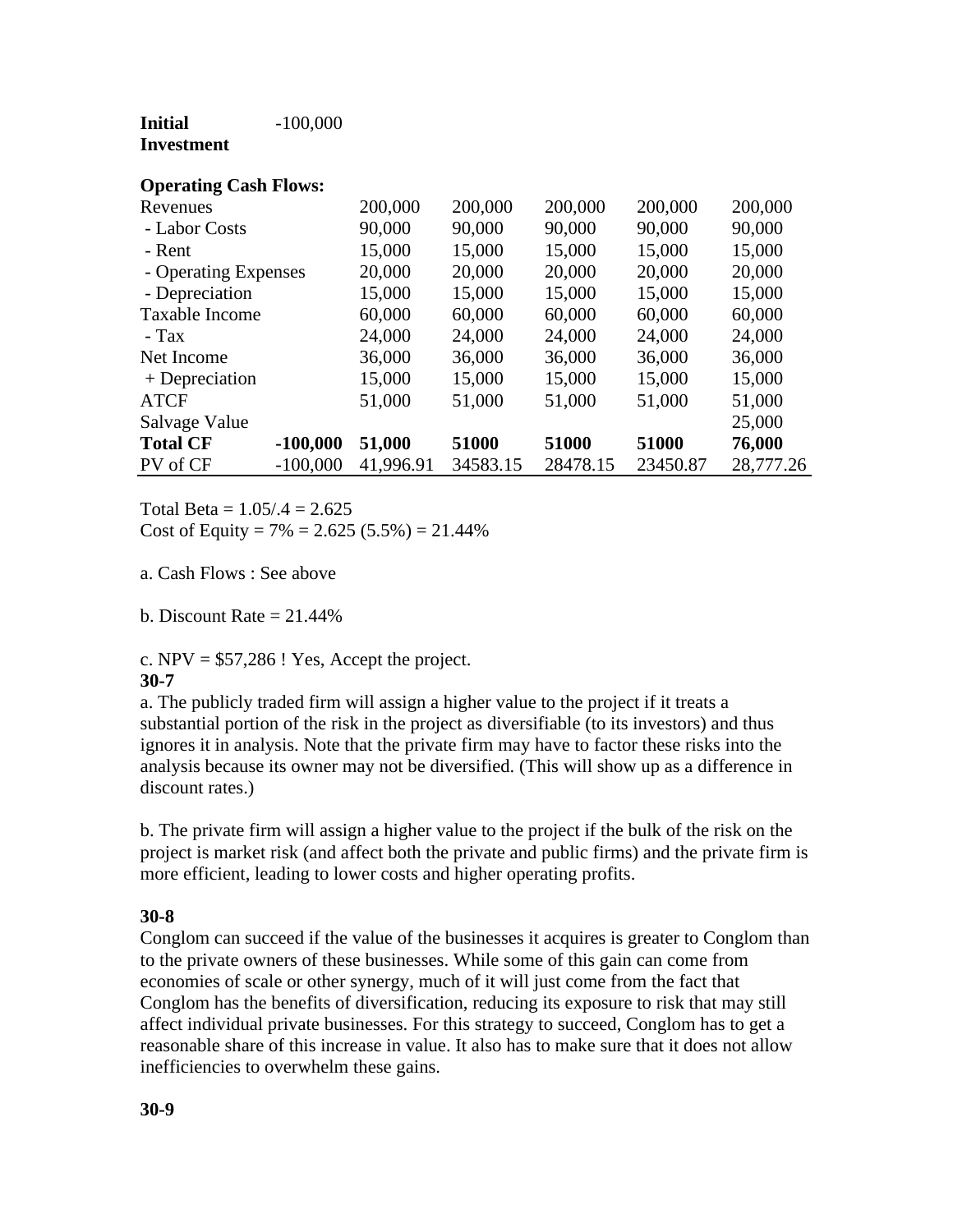a. No. All debt is not dangerous, since if the firm has enough cash flows to make debt payments comfortably even in the event of a downturn, the firm may gain from borrowing money and using these funds for projects.

b. I would not however recommend moving all the way to the optimal. Private firms are more exposed to bankruptcy risk, agency costs (which will show up as stricter covenants) and they do need flexibility more than large publicly traded firms since they cannot access financial markets. For all these reasons, they might want to borrow less than the optimal.

#### **30-10**

|                       |        |         | 3       | 4       | 5        | <b>Terminal Year</b> |
|-----------------------|--------|---------|---------|---------|----------|----------------------|
| $EBIT(1-t)$           | \$7.90 | \$10.28 | \$13.36 | \$17.37 | \$22.57  | \$23.93              |
| - Net Cap Ex          | \$4.55 | \$5.92  | \$7.69  | \$10.00 | \$13.00  | \$13.77              |
| - Working Capital     | \$0.90 | \$1.17  | \$1.52  | \$1.98  | \$2.57   | \$2.72               |
| <b>FCFF</b>           | \$2.45 | \$3.19  | \$4.15  | \$5.39  | \$7.01   | \$7.43               |
| <b>Terminal Value</b> |        |         |         |         |          | \$100.20             |
| <b>Present Value</b>  | \$2.45 | \$3.19  | \$4.15  | \$5.39  | \$107.21 |                      |
| $(at 13.41\%)$        |        |         |         |         |          |                      |

Average Beta of comparable firms =  $(1.74 + 1.21 + 1.12)/3 = 1.36$ Average D/E Ratio of comparable firms =  $(9.53\% + 31.43\% + 0)/3 = 13.65\%$ Average Unlevered Beta  $= 1.25$ Barrista's levered beta based upon debt ratio of 12%; D/E ratio is 12/88 :1.36

Cost of Equity =  $7\% + 1.36$  (5.5%) = 0.1448 Cost of Capital =  $14.48\%$  (.88) + 8.75% (0.64) (.12) = 13.41%

a. Value of Barrista Espresso as a firm = \$122.39

b. Value of Debt in the firm:  $12\%$  of \$67.88 million = \$14.69 Value of Equity in the firm  $= $107.71$ 

c. This would be my valuation of the firm as a publicly traded firm. I would discount it if it were a private firm.

#### **30-11**

- a. True
- b. True
- c. False.
- d. True

## **30-12**

a. ln(Relative Price) using Silber regression

 $= 4.33 + 0.036$  LN(REV) - 0.142 LN(RBRT) + 0.174 DERN + 0.332 DCUST = 4.041